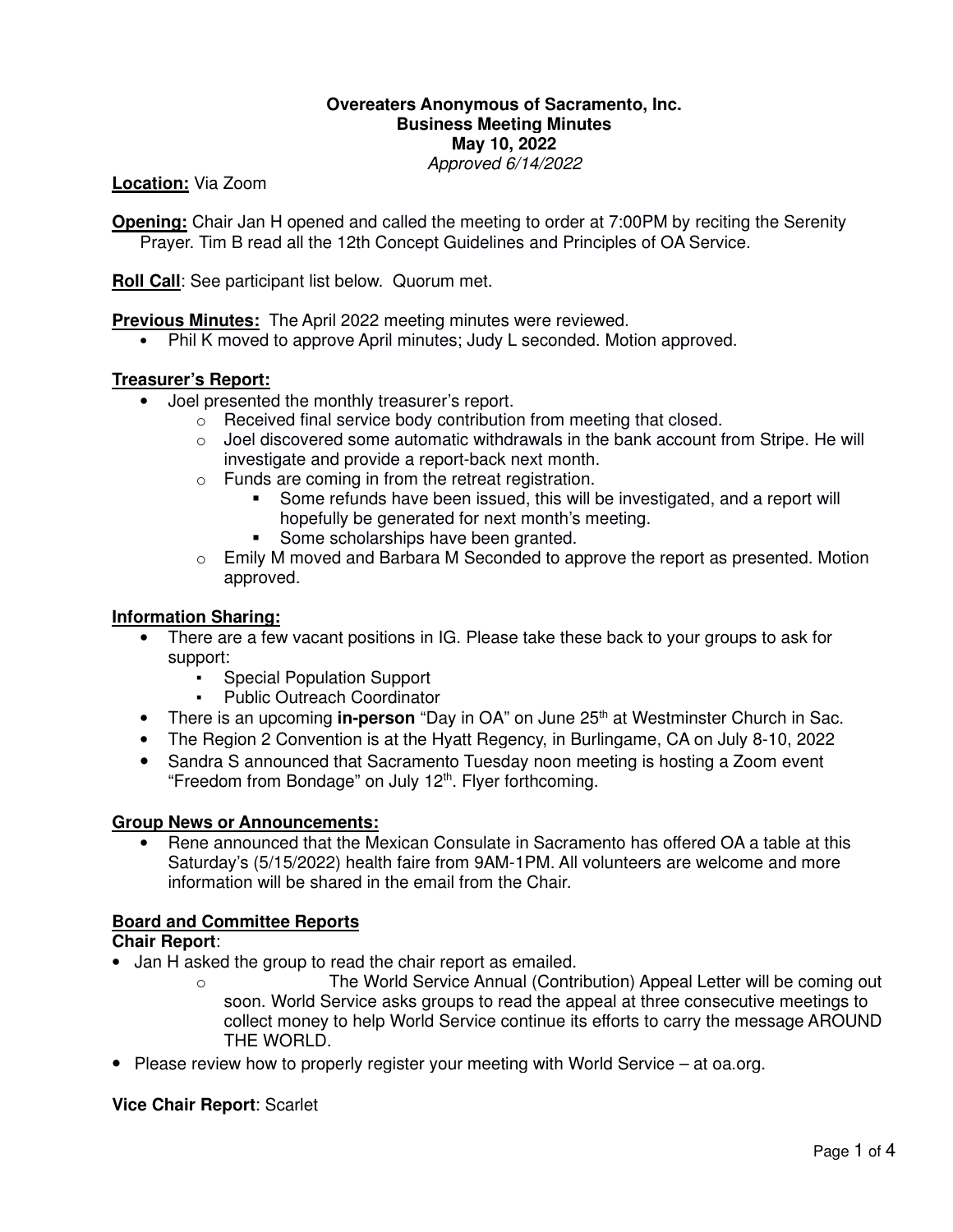• No report

## **Web Host:**

• Phil K had no report.

## **R2 Reps**:

• No report

## **World Service Delegates:**

- Barbara M, Judy L, and Les F. attended the virtual World Service Business Conference. Barbara provided talking points for Intergroup Reps to share with their meeting members:
	- 22 countries were represented by 218 delegates<br>◦ The 12 Traditions Workbook of OA has been ann
	- The 12 Traditions Workbook of OA has been approved and should be available for purchase by year end.
	- Overeaters Anonymous, 3<sup>rd</sup> Ed. is now available as an audiobook from Audible, Amazon, and Apple Books. Next audio book project is The OA 12x12, 2<sup>nd</sup> Ed. All OA books and 7 pamphlets are available as e-books.
	- In 2021, followers on OA's Facebook page grew by 11.5% and OA's Instagram page grew by 68%.
	- Lifeline magazine has become a "blog" and will be available at oa.org in May or June of this year. Looking for stories from members for future Lifelines. See oa.org/lifeline.
	- Contributions made by YOU are being used to carry the message to many countries, and our literature is getting translated for compulsive eaters everywhere. Poland is translating the "Body Image" book, and Latvia is translating For Today and the For Today Workbook. Russia, Iran, Norway, and Brazil have received money for translation of literature. The Where Do I Start pamphlet has been translated into 12 different languages!
	- The OA Responsibility Pledge will be included on all conference approved literature.
	- Where do I start will be available in pdf format for anyone to download and share.
	- The letter of instruction (2/26/22) regarding use of copyrighted OA literature on virtual platforms remains in effect. A reminder to ALL meetings, and in compliance with the traditions, **No meeting may be recorded by any member unless there is a group conscience by the meeting and each member has signed a release. No screenshares or photos from meetings can be captured, shared, or used.** What happens at a meeting stays at the meeting.

# **Bylaws**: Scarlet

• No report.

# **Events**: Sandra S

• No report

# **Group Support/Zoom:** Gerri

- Gerri reported that she's received information about recent "zoom bombs."
- The meetings that were bombed remain listed with their passwords on oa.org.
- Meetings that have taken their password off oa.org report that they haven't lost any attendance.
- Jan will send a helpful handout that Gerri created with information about how to protect your meetings that IGR's are asked to share with their meeting members, particularly tech hosts and secretaries. Also, Gerri said the San Diego Intergroup offers free classes. Gerri is happy to provide instruction to anyone who requests it.

# **Speaker list:** Dee

No report.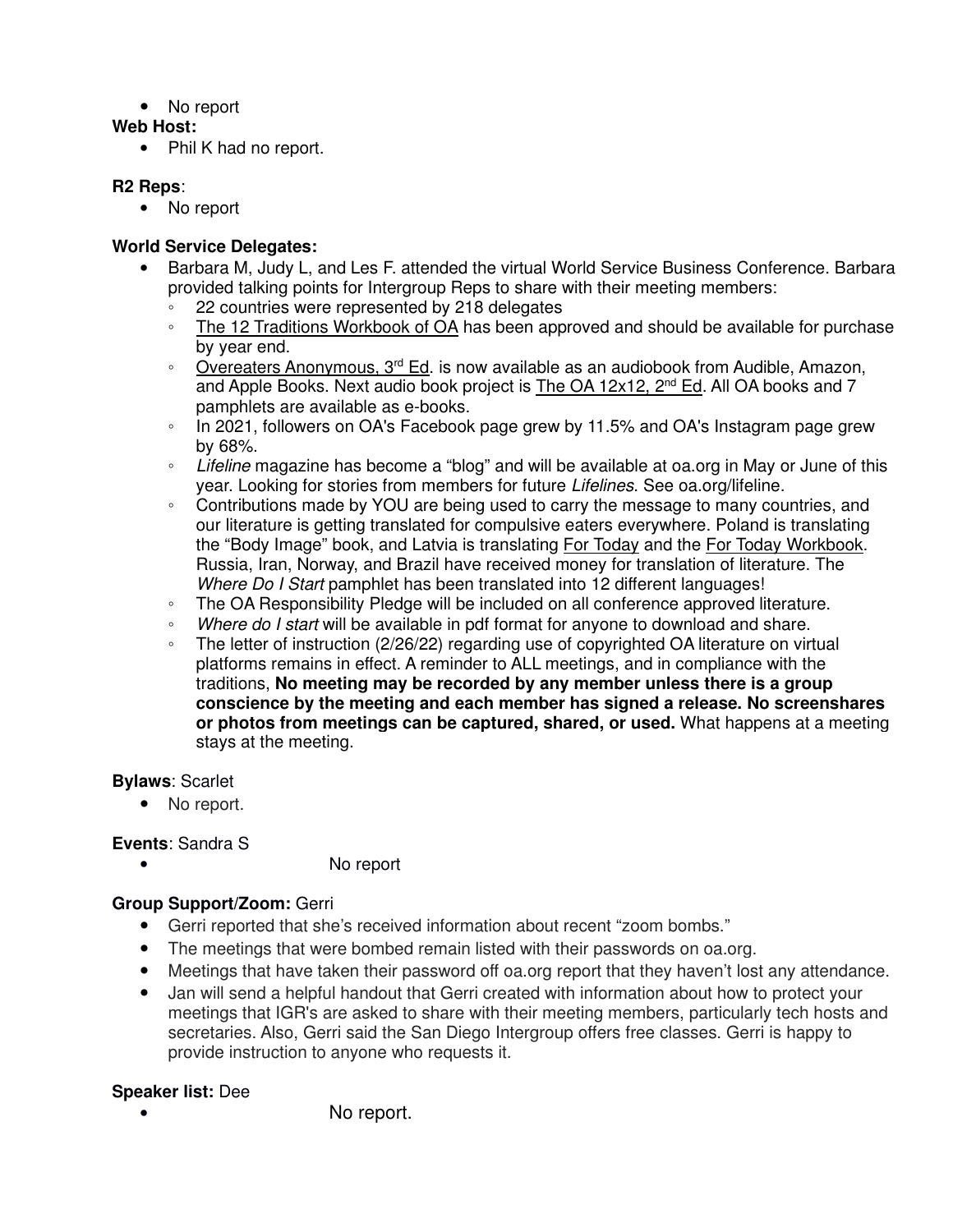### **Answer Phone**: Diane B - absent

• No report.

## **Meeting List**: Dawn S

• No report.

## **Newsletter**: Christina H - absent

• No report

### **Retreat:** Rick Z-absent

• Jan H reported for Rick (Absent) that we are at 100% capacity with all 39 rooms booked. The waitlist is open. Anyone who hasn't registered is encouraged to do so, as there will undoubtedly be cancellations, so waitlisted individuals may well be able to attend.

### **Special Population Focus**: Vacant

• No report.

## **Sponsorship:** Cary H

• No report

## **Continuing Business:**

- We need a volunteer to lead the effort to determine how we get literature (hard copy and digital formatted publications) into local libraries. If you'd like to volunteer, please let Jan H know. NOTE: After the meeting, Jamie M. and Joel W. volunteered to spearhead this effort. YAY!
- Please read the Chair Report to find out how to update your meeting information on oa.org

### **New Business:**

- Request from Sacramento Thursday noon meeting for additional funds for the scheduled Day in OA on June 25<sup>th</sup>. The meeting is requesting funds in addition to the \$100 that Intergroup has already committed to per the guidelines.
- Sara N. went over the financials of the meeting as well as the needed funds for the Day in OA.
- Sara made a motion requesting IG provide \$300 (an additional \$200 beyond the normal \$100) toward the rental of the room for the event. Joel asked for an amendment to state that the group be allowed to retain \$77 of the contributions to make them whole for the rent. The remainder of contribution money will go to Intergroup. Donnalee Seconded after the motion was amended.
- There was discussion before the vote:
	- $\circ$  There is no precedence for this type of request.
	- $\circ$  The funds for the event should be paid to the church directly from the Intergroup if it is an intergroup event.
	- $\circ$  Jan announced that IG has chips and literature that can be donated. The IG body approved the donation.
- The vote was taken by show of hands and passed.

### **Adjourned**

• Jan adjourned the meeting at 7:58PM with the reading of the OA Responsibility Pledge and the OA Promise.